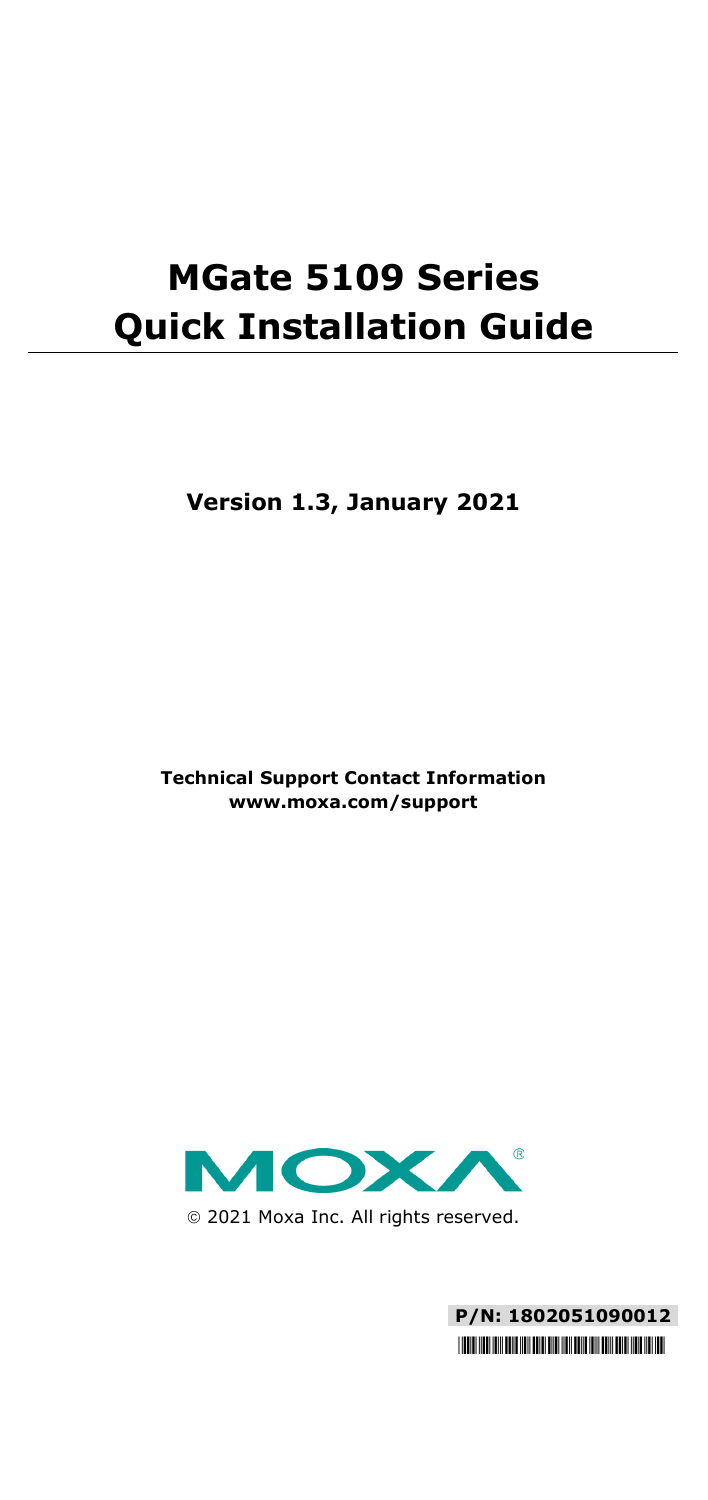# **Overview**

The MGate 5109 is an industrial Ethernet gateway for Modbus RTU/ASCII/TCP and DNP3 serial/TCP/UDP network communications.

# **Package Checklist**

Before installing the MGate 5109, verify that the package contains the following items:

- 1 MGate 5109 gateway
- 1 serial cable: CBL-RJ45F9-150
- Quick installation guide (printed)
- Warranty card

*Please notify your sales representative if any of the above items is missing or damaged.*

#### *Optional Accessories (can be purchased separately)*

- **CBL-F9M9-150:** DB9-female-to-DB9-male serial cable, 150 cm
- **CBL-F9M9-20:** DB9-female-to-DB9-male serial cable, 20 cm
- **CBL-RJ45SF9-150:** RJ45-to-DB9-female shielded serial cable, 150 cm
- **ADP-RJ458P-DB9F:** DB9-female-to-RJ45 connector
- **ADP-RJ458P-DB9F-ABC01:** DB9-female-to-RJ45 connector
- **Mini DB9F-to-TB:** DB9-female-to-terminal-block connector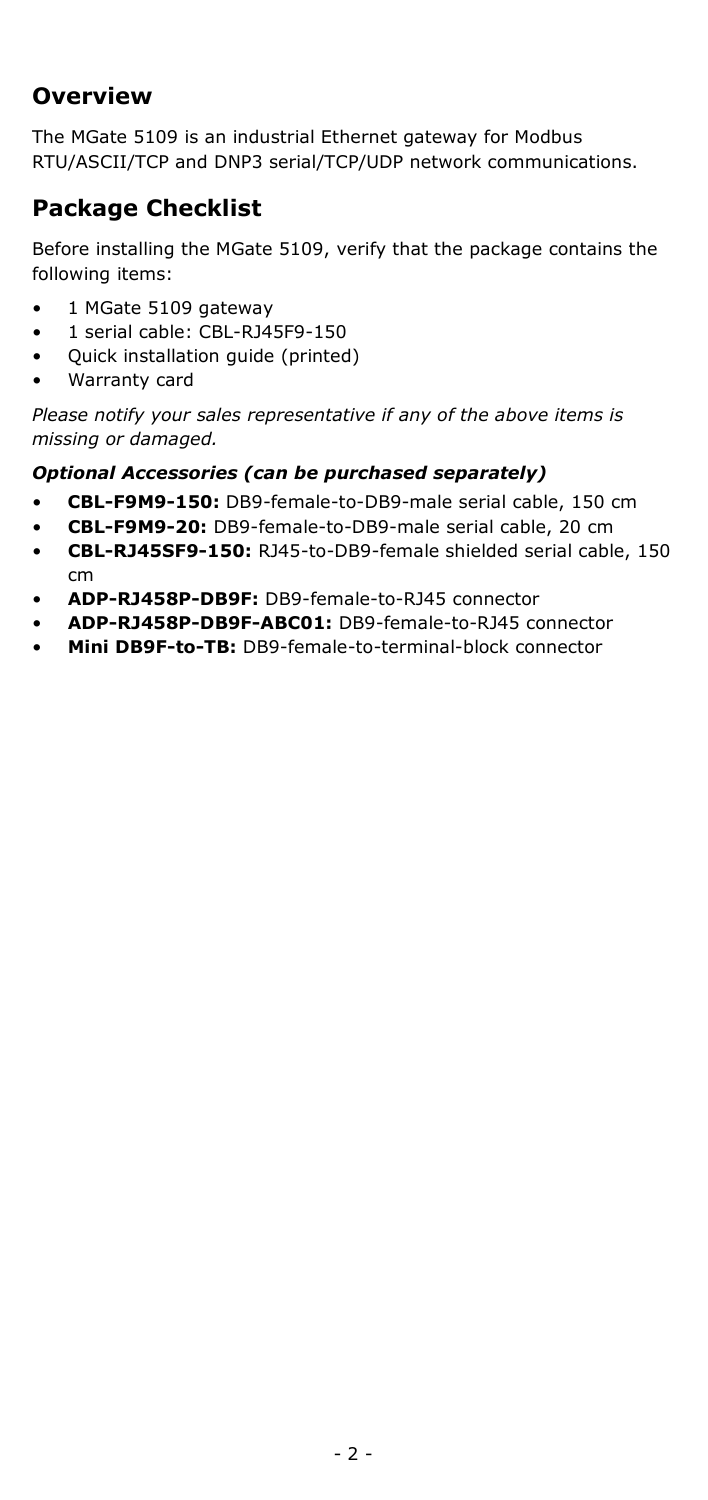# **Hardware Introduction**

## **LED Indicators**

#### **Agent Mode:**

| <b>LED</b>   | Color | <b>Description</b>                                |  |  |
|--------------|-------|---------------------------------------------------|--|--|
| Ready        | Off   | Power is off or a fault condition exists          |  |  |
|              | Green | Steady: Power is on, and the MGate is             |  |  |
|              |       | functioning normally                              |  |  |
|              | Red   | Steady: Power is on, and the MGate is booting     |  |  |
|              |       | up                                                |  |  |
|              |       | Blinking slowly: Indicates an IP conflict, or the |  |  |
|              |       | DHCP or BOOTP server is not responding            |  |  |
|              |       | properly                                          |  |  |
|              |       | Flashing quickly: the microSD card failed         |  |  |
| MB*          | Off   | No serial communication with Modbus device        |  |  |
|              | Green | Normal Modbus serial communication in             |  |  |
|              |       | progress                                          |  |  |
|              | Red   | An error in serial communication occurred         |  |  |
|              |       | When the MGate 5109 acts as a Modbus master:      |  |  |
|              |       | The slave device returned an error<br>1.          |  |  |
|              |       | (exception)                                       |  |  |
|              |       | Received a framing error (parity error,<br>2.     |  |  |
|              |       | checksum error)                                   |  |  |
|              |       | Timeout (the slave device sends no<br>3.          |  |  |
|              |       | response)                                         |  |  |
|              |       | When the MGate 5109 acts as a Modbus slave:       |  |  |
|              |       | Received an invalid function code<br>1.           |  |  |
|              |       | The master accessed an invalid register           |  |  |
|              |       | address or coil address                           |  |  |
|              |       | Received a framing error (parity error,<br>2.     |  |  |
|              |       | checksum error)                                   |  |  |
| DNP3*<br>Off |       | No serial communication with a DNP3 device        |  |  |
|              | Green | Normal DNP3 serial communication in progress      |  |  |
|              | Red   | An error in serial communication occurred         |  |  |
|              |       | When the MGate 5109 acts as a DNP3 master:        |  |  |
|              |       | Received an outstation exception (format<br>1.    |  |  |
|              |       | error, checksum error, invalid data,              |  |  |
|              |       | outstation responds are not supported)            |  |  |
|              |       | Timeout (the outstation sends no<br>2.            |  |  |
|              |       | response)                                         |  |  |
|              |       | When the MGate 5109 acts as a DNP3                |  |  |
|              |       | outstation:                                       |  |  |
|              |       | Received a master exception (format<br>1.         |  |  |
|              |       | error, checksum error, invalid data)              |  |  |
|              |       | Timeout (the master sends no response)<br>2.      |  |  |

\*Only indicates serial communication status; for Ethernet status, please refer to the LED indicator on the Ethernet port.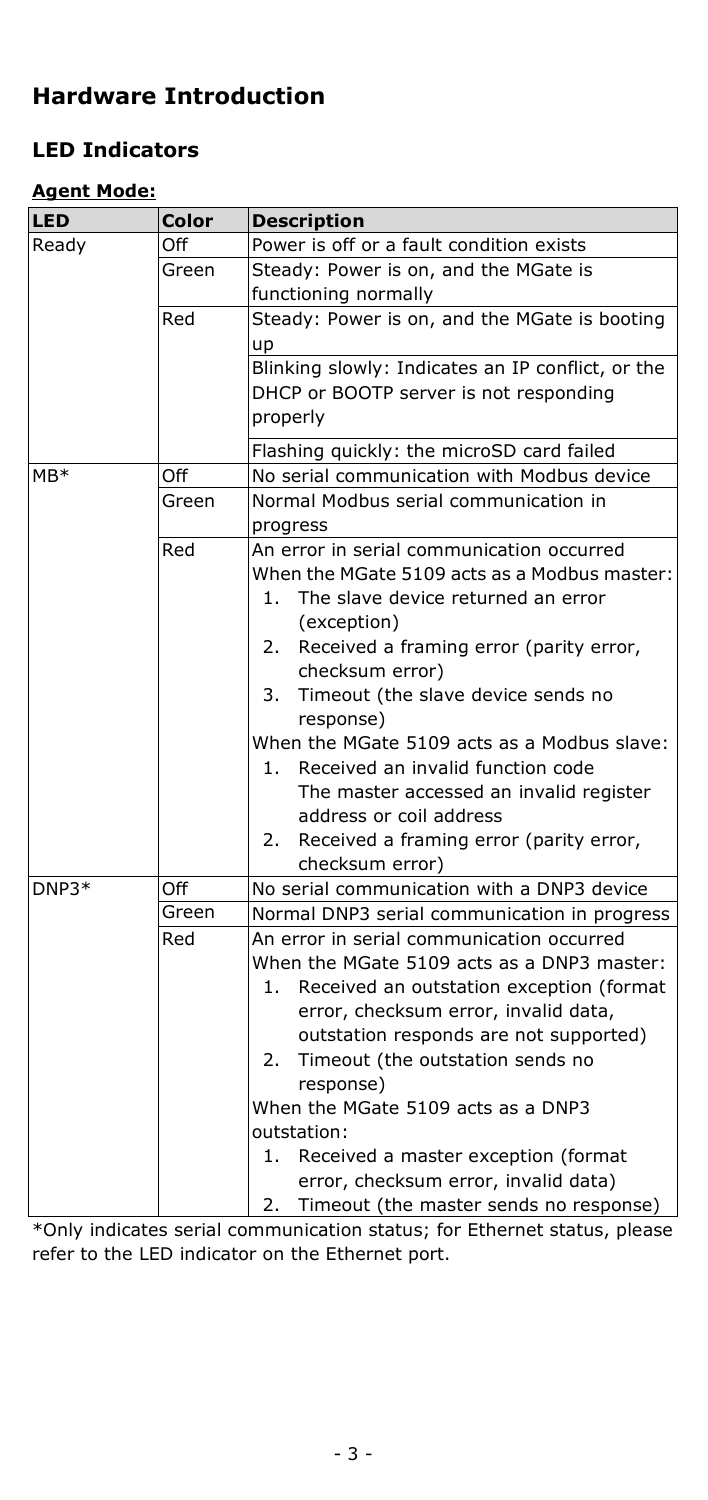#### **Transparent Mode:**

| <b>LED</b>   | <b>Color</b> | <b>Description</b>                                     |  |
|--------------|--------------|--------------------------------------------------------|--|
| Ready<br>Off |              | Power is off or a fault condition exists               |  |
|              | Green        | Steady: Power is on, and the MGate is functioning      |  |
|              |              | normally                                               |  |
|              | Red          | Steady: Power is on, and the MGate is booting up       |  |
|              |              | Blinking slowly: Indicates an IP conflict, or the DHCP |  |
|              |              | or BOOTP server is not responding properly             |  |
|              |              | Flashing quickly: the microSD card failed              |  |
| <b>MB</b>    | Off          | No communication with the Modbus device                |  |
|              | Green        | Modbus communication is in progress**                  |  |
| DNP3<br>Off  |              | No communication with the DNP3 device                  |  |
|              | Green        | DNP3 communication is in progress**                    |  |

\*\*The green LED will light up for a period of time only when the MGate receives data on a serial port (Rx); does not include transmit data (Tx).

## **Dimensions**



## **Reset Button**

Restore the MGate to factory default settings by using a pointed object (such as a straightened paper clip) to hold the reset button down until the Ready LED stops blinking (approximately five seconds).

## **Pull-high, Pull-low, and Terminator for RS-485**

Beneath the MGate 5109's top cover, you will find DIP switches to adjust each serial port's pull-high resistor, pull-low resistor, and terminator.

| ON |                |   |  |
|----|----------------|---|--|
|    |                |   |  |
|    | $\overline{2}$ | 3 |  |

| SW         | Pull-high      | Pull-low |              |
|------------|----------------|----------|--------------|
|            | resistor       | resistor | Terminator   |
| ON         | 1 kΩ           | 1 kΩ     | $120 \Omega$ |
| <b>OFF</b> | $150 k\Omega*$ | 150 kΩ*  | –*           |
| *Default   |                |          |              |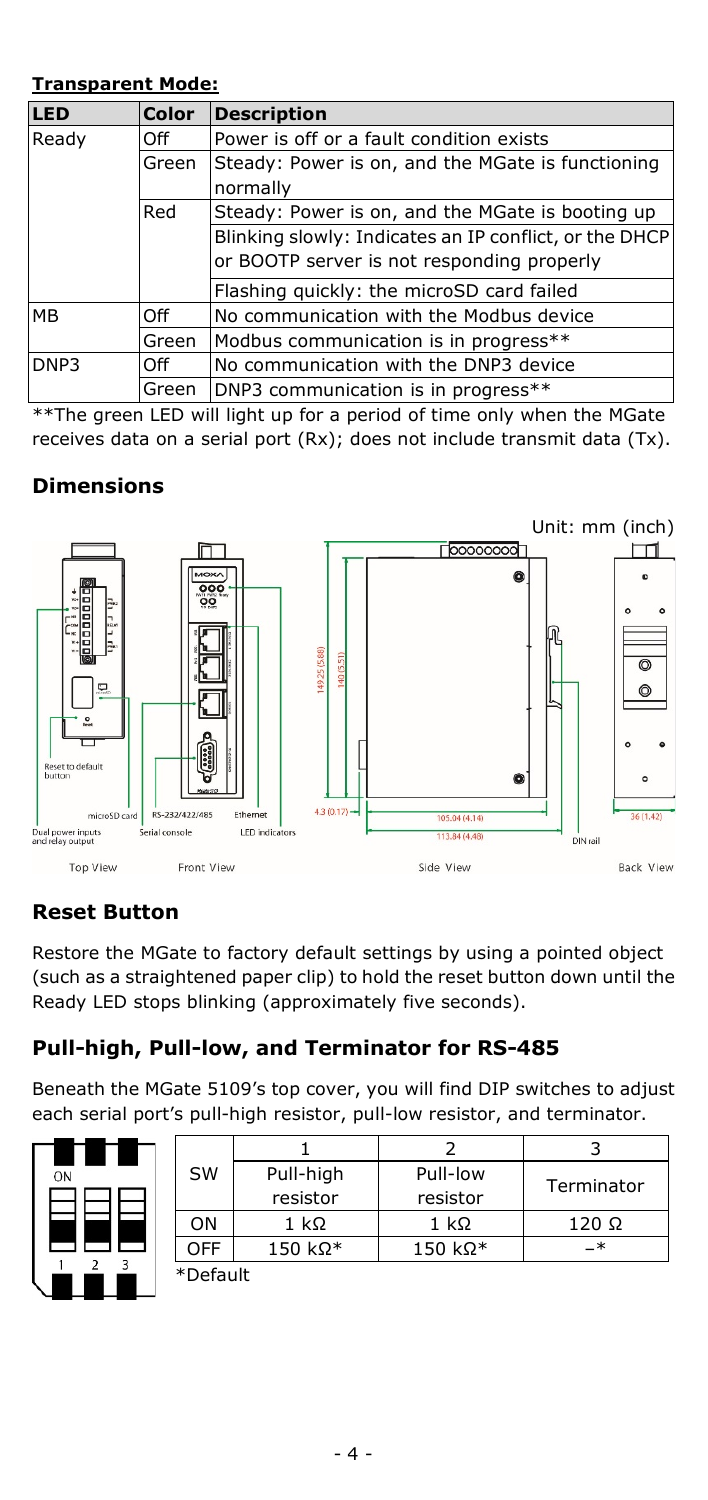#### **Hardware Installation Procedure**

- 1. Connect the power adapter. Connect the 12-48 VDC power line or DIN-rail power supply to the MGate 5109's terminal block.
- 2. Use a serial cable to connect the MGate to the Modbus or DNP3 device.
- 3. Use an Ethernet cable to connect the MGate to the Modbus or DNP3 device.
- 4. The MGate 5109 is designed to be attached to a DIN rail or mounted on a wall. For DIN-rail mounting, push down the spring and properly attach it to the DIN rail until it "snaps" into place. For wall mounting, install the wall-mounting kit (optional) first and then screw the device onto the wall.

The following figure illustrates the two mounting options:



Step 1: Install wall-mount kit

# **Software Installation Information**

Please download the user's manual and Device Search Utility (DSU) from Moxa's website[: www.moxa.com.](file://moxa.com/mhqfs/MKT/MKT_Cloud/Global_Marketing/Writer/Manuals/MGate_5109/3---QIG/www.moxa.com)

Refer to the user's manual for additional details on using the DSU. The MGate 5109 also supports login via a web browser.

Default IP address: **192.168.127.254** Default account: **admin** Default password: **moxa**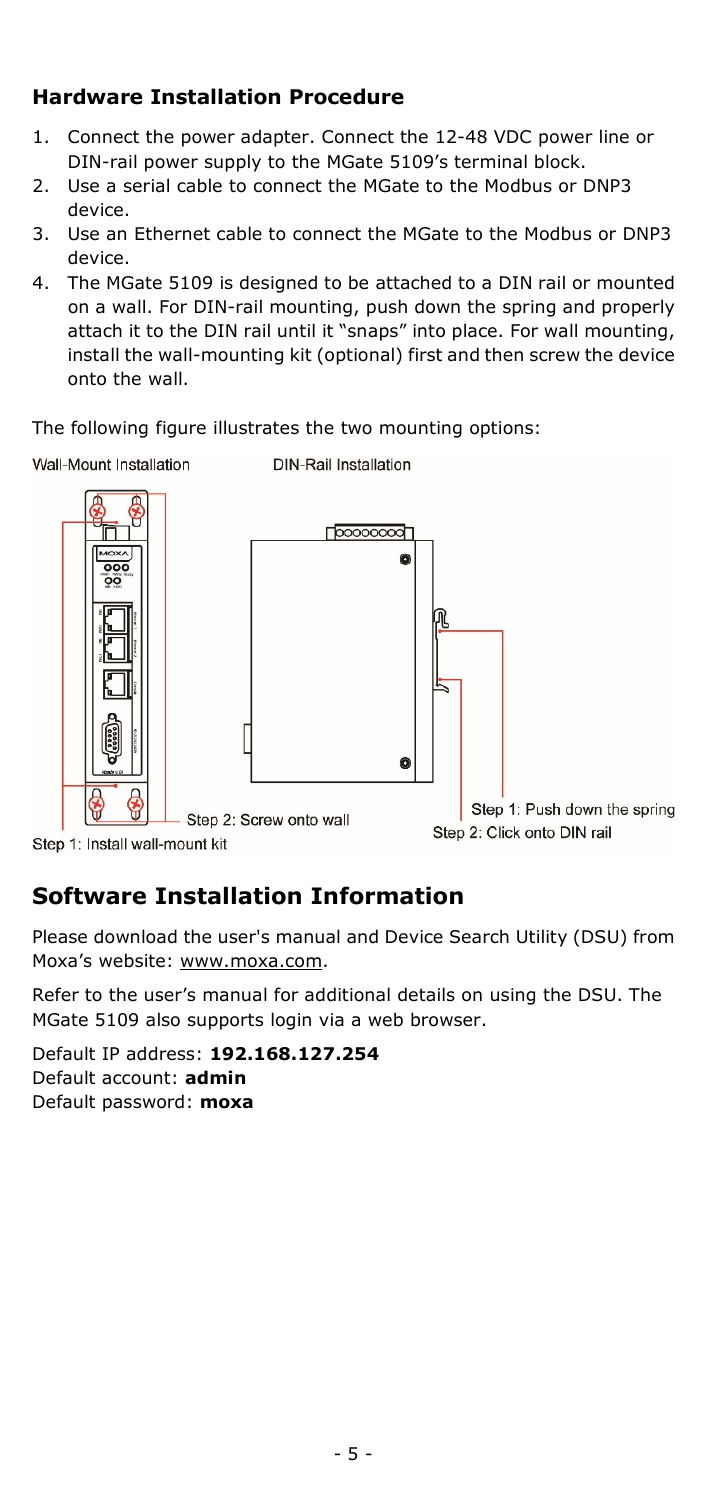# **Pin Assignments**

#### **Modbus Serial Port (Male DB9)**

| Pin  | <b>RS-232</b> | <b>RS-422/</b><br>RS-485 (4W) | RS-485 (2W) |
|------|---------------|-------------------------------|-------------|
|      | DCD           | $TxD-(A)$                     |             |
| 2    | <b>RXD</b>    | $TxD+(B)$                     |             |
| 3    | <b>TXD</b>    | $RxD+(B)$                     | $Data+(B)$  |
| 4    | <b>DTR</b>    | $RxD-(A)$                     | Data-(A)    |
| $5*$ | <b>GND</b>    | <b>GND</b>                    | <b>GND</b>  |
| 6    | <b>DSR</b>    |                               |             |
| 7    | <b>RTS</b>    |                               |             |
| 8    | <b>CTS</b>    |                               |             |
| 9    |               |                               |             |



\*Signal ground

# **Ethernet Port (RJ45)**

| Pin | Signal |  |
|-----|--------|--|
|     | Tx+    |  |
|     | Tx-    |  |
| 3   | $Rx+$  |  |
| 6   | Rx-    |  |

# 8

ШÌ

#### **Power Input and Relay Output Pinouts**



|                    | $V2+$       | $V2-$                              |      |        |      | $V1+$                           | V1-         |
|--------------------|-------------|------------------------------------|------|--------|------|---------------------------------|-------------|
| Shielded<br>Ground | DC<br>Power | DC<br>Power<br>Input $2$ Input $2$ | N.O. | Common | N.C. | DC.<br>Power<br>Input 1 Input 1 | DC<br>Power |

# **Specifications**

| <b>Power Requirements</b> |                                           |  |  |
|---------------------------|-------------------------------------------|--|--|
| Power Input               | 12 to 48 VDC                              |  |  |
| Power Consumption         | 455 mA max.                               |  |  |
| Operating Temperature     | Standard models:                          |  |  |
|                           | 0 to 60°C (32 to 140°F)                   |  |  |
|                           | Wide temp. models:                        |  |  |
|                           | -40 to 75°C (-40 to 167°F)                |  |  |
| Ambient Relative Humidity | 5 to 95% RH                               |  |  |
| Dimensions                | 36 x 105 x 140 mm (1.42 x 4.13 x 5.51 in) |  |  |
| <b>Reliability</b>        |                                           |  |  |
| Alert Tools               | Built-in buzzer and RTC                   |  |  |
| <b>MTBF</b>               | 1,140,815 hrs.                            |  |  |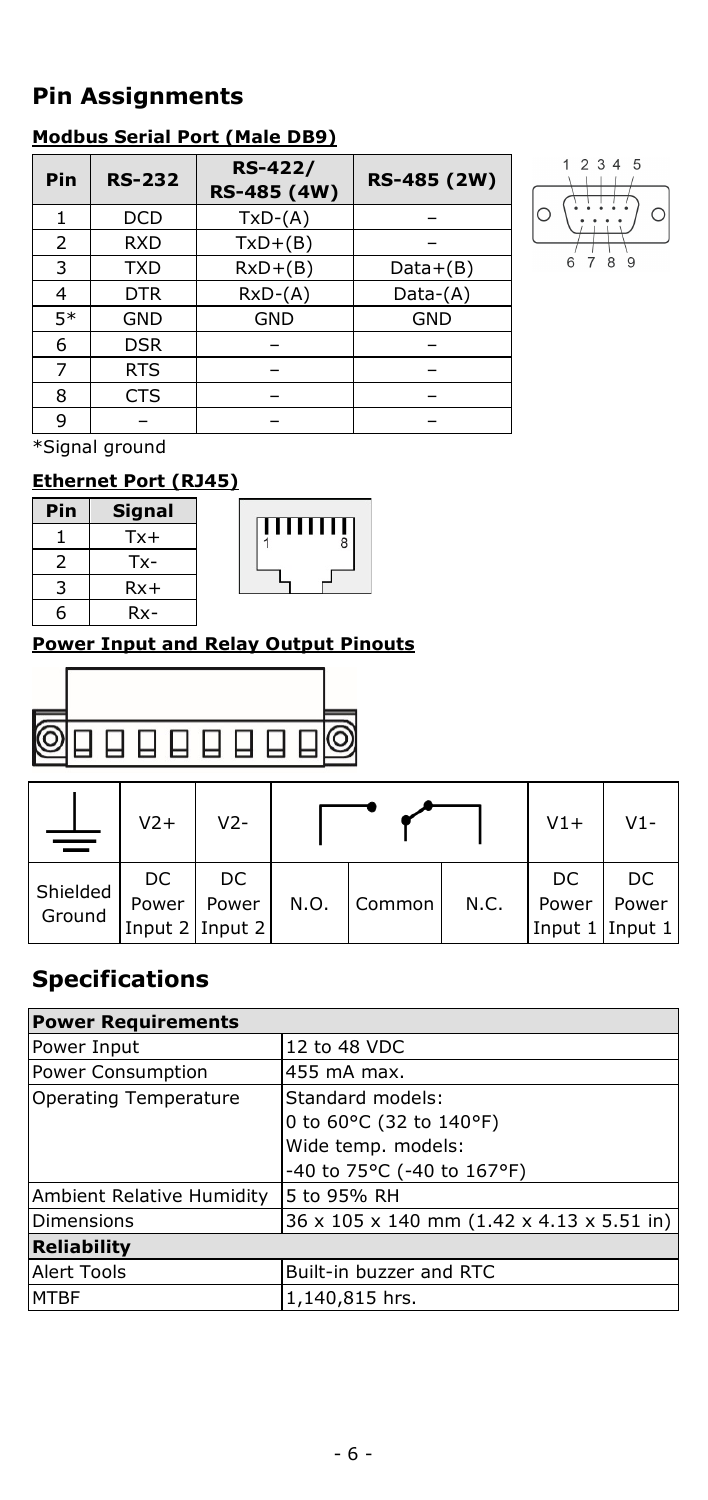

- 1. DEMKO Certification number: 13 ATEX 1307610X IEC Certification Number: IECEx UL 13.0051X;
- 2. Ambient Temperature Range: 0°C to 60°C (for models without suffix –T) -40°C to 75°C (for models with suffix –T only)
- 3. Certification String: Ex nA nC IIC T3 Gc
- 4. Standards Covered: EN 60079-0:2013+A11:2013/IEC 60079-0 6th Ed. AND EN 60079-15:2010/IEC 60079-15 4th Ed.
- 5. The conditions of safe use:
	- a. Ethernet Communications Devices are intended for mounting in a tool-accessible IP54 enclosure and use in an area of not more than pollution degree 2 as defined by IEC/EN 60664-1.
	- b. Conductors suitable for use in an ambient temperature greater than 86°C must be used for the power supply terminal.
	- c. A 4mm2 conductor must be used when a connection to the external grounding screw is utilized.
	- d. Provisions shall be made, either in the equipment or external to the equipment, to prevent the rated voltage from being exceeded by the transient disturbances of more than 140% of the peak-rated voltage.

Terminal block (plug matched with socket): rated at 300 V, 15 A, 105°C, 12-28 AWG (0.0804 mm<sup>2</sup> to 3.31 mm<sup>2</sup>) wire size, torque value 4.5 lb-in (0.509 N-m). The input terminal cable size: 14 AWG (2.1 mm<sup>2</sup>).

# **ATTENTION**

For installations in hazardous locations (Class 1, Division 2):

These devices are to be installed in an enclosure with a tool-removable cover or door, suitable for the environment.

**NOTE** This equipment is suitable for use in Class 1, Division 2, Groups A, B, C, D or nonhazardous locations only



# **WARNING**

#### **EXPLOSION HAZARD**

Do not disconnect the equipment unless the power has been switched off, or the area is known to be nonhazardous.

# **WARNING**

#### **EXPLOSION HAZARD**

The substitution of any components may impair suitability for Class 1, Division 2.